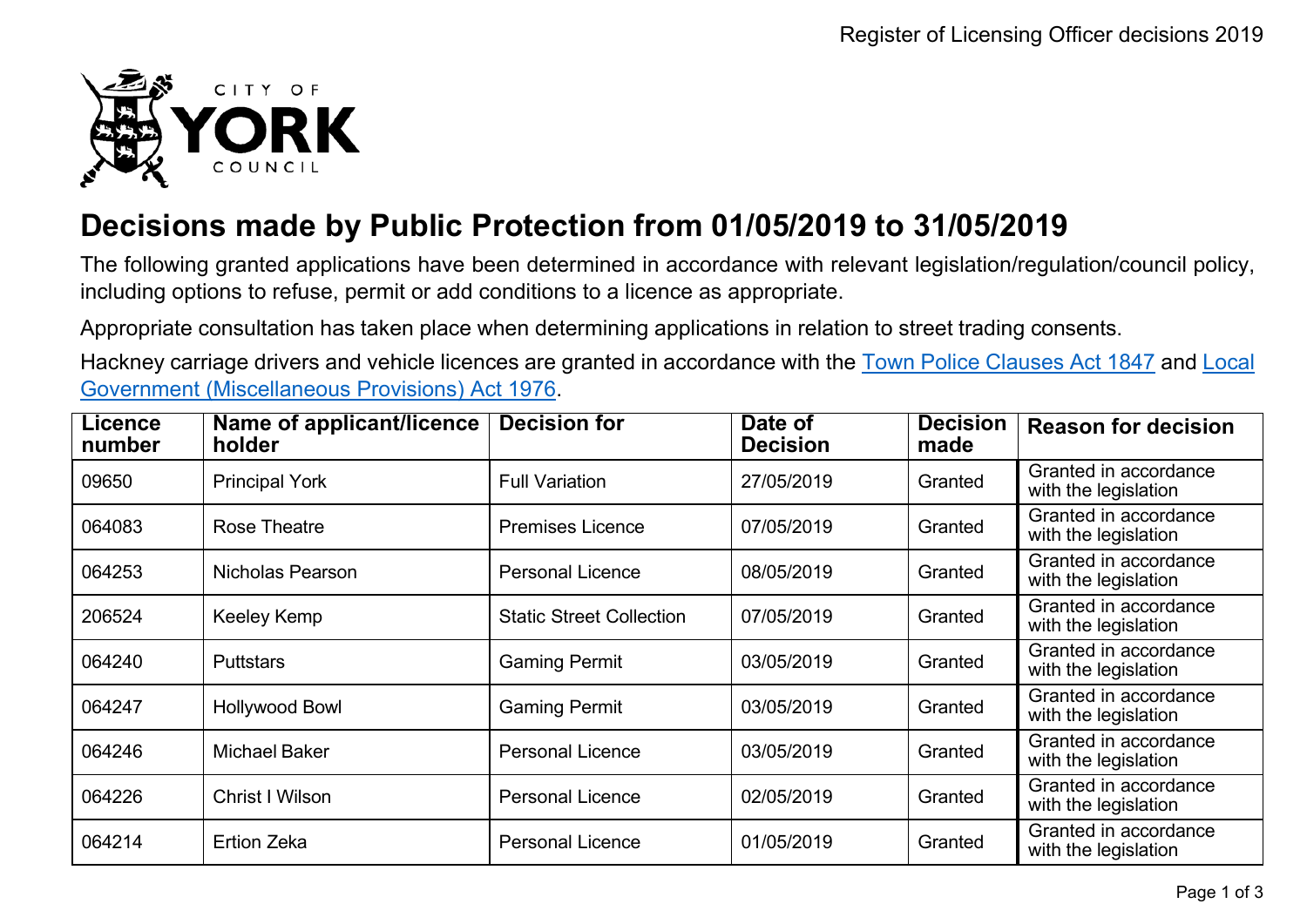Register of Licensing Officer decisions 2019

| <b>Licence</b><br>number | Name of applicant/licence<br>holder | <b>Decision for</b>             | Date of<br><b>Decision</b> | <b>Decision</b><br>made | <b>Reason for decision</b>                    |
|--------------------------|-------------------------------------|---------------------------------|----------------------------|-------------------------|-----------------------------------------------|
| 0206943                  | Diederik Jacobus Fourie             | <b>Static Street Collection</b> | 31/05/2019                 | Granted                 | Granted in accordance<br>with the legislation |
| 0206942                  | Pam Hollingworth                    | <b>Static Street Collection</b> | 31/05/2019                 | Granted                 | Granted in accordance<br>with the legislation |
| 0206940                  | Caroline Ryder                      | <b>Static Street Collection</b> | 31/05/2019                 | Granted                 | Granted in accordance<br>with the legislation |
| 0206939                  | <b>Elizabeth Philpott</b>           | <b>Static Street Collection</b> | 31/05/2019                 | Granted                 | Granted in accordance<br>with the legislation |
| 0206937                  | <b>Peter Brocklehurst</b>           | <b>Static Street Collection</b> | 31/05/2019                 | Granted                 | Granted in accordance<br>with the legislation |
| 205198                   | <b>Emily Reynolds</b>               | <b>Static Street Collection</b> | 31/05/2019                 | Granted                 | Granted in accordance<br>with the legislation |
| 064381                   | <b>Shane Slater</b>                 | <b>Personal Licence</b>         | 30/05/2019                 | Granted                 | Granted in accordance<br>with the legislation |
| 064392                   | Marta Kaletta-Mekonso               | <b>Personal Licence</b>         | 30/05/2019                 | Granted                 | Granted in accordance<br>with the legislation |
| 064394                   | Bobo Tasha Wan                      | <b>Personal Licence</b>         | 30/05/2019                 | Granted                 | Granted in accordance<br>with the legislation |
| 064395                   | Natalija Jakstiene                  | <b>Personal Licence</b>         | 30/05/2019                 | Granted                 | Granted in accordance<br>with the legislation |
| 064396                   | Phattharawadee Phanpanit            | <b>Personal Licence</b>         | 30/05/2019                 | Granted                 | Granted in accordance<br>with the legislation |
| 064397                   | Natalia Formela                     | <b>Personal Licence</b>         | 30/05/2019                 | Granted                 | Granted in accordance<br>with the legislation |
| 064319                   | Samuel Cheung                       | <b>Personal Licence</b>         | 14/05/2019                 | Granted                 | Granted in accordance<br>with the legislation |
| 064318                   | Selena Thackeray                    | <b>Personal Licence</b>         | 14/05/2019                 | Granted                 | Granted in accordance<br>with the legislation |
| 064213                   | Ian Michael Greig                   | <b>Personal Licence</b>         | 01/05/2019                 | Granted                 | Granted in accordance<br>with the legislation |
| 064317                   | <b>Thomas Ellis</b>                 | <b>Personal Licence</b>         | 14/05/2019                 | Granted                 | Granted in accordance<br>with the legislation |
| 64316                    | Laura Robertson                     | <b>Personal Licence</b>         | 14/05/2019                 | Granted                 | Granted in accordance<br>with the legislation |